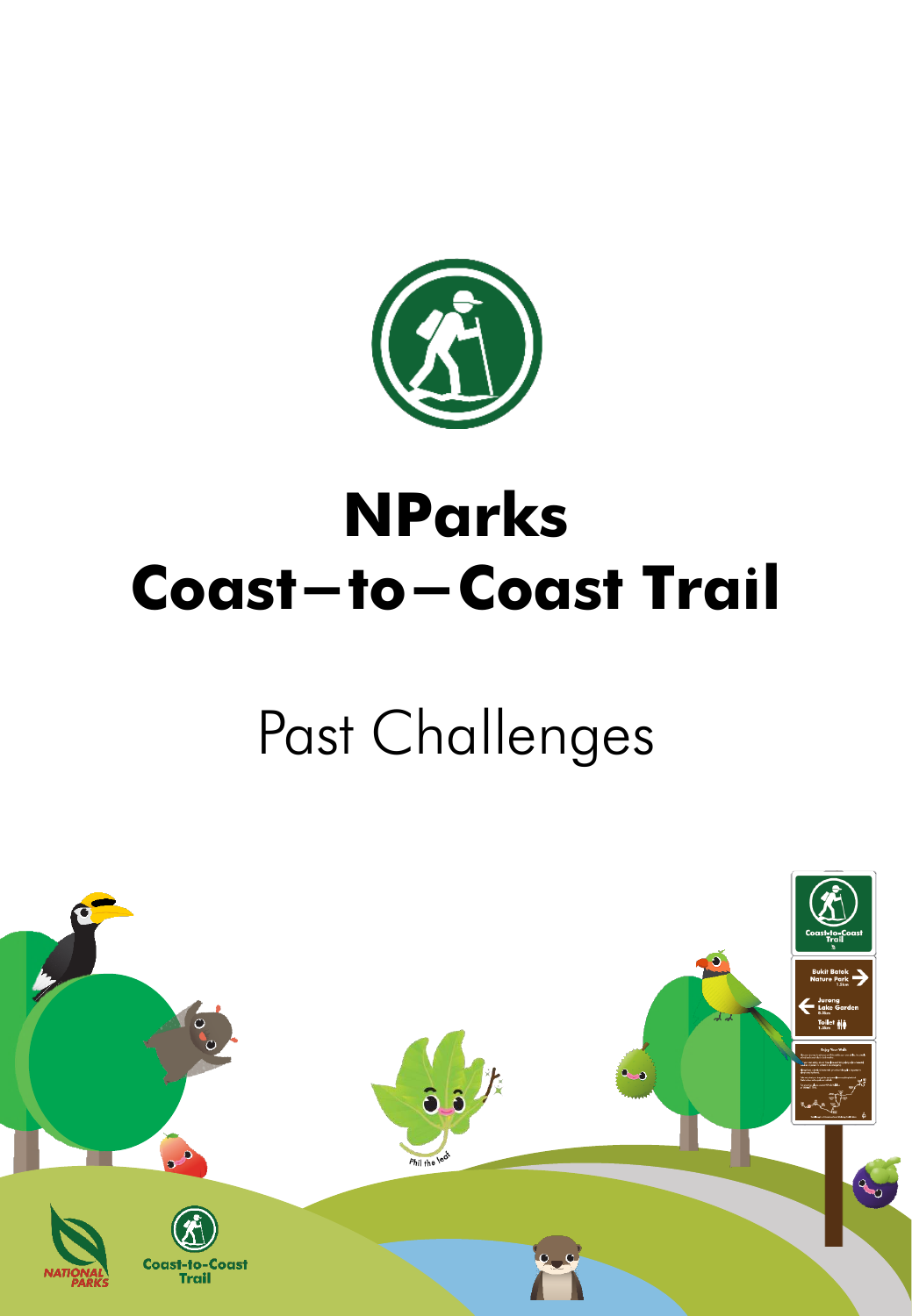

## **36-hour C2C Challenge (30 & 31 Mar 2019)**

### **Our congratulations to the 10 lucky winners who managed to complete our 36-hour Coast-to-Coast Challenge!**

Winners of the iPhone XS (64GB)

1. Yan Ming Tiang 2. Sin Ngee Low 3. Chen Peng Soon 4. Tong Ming Yeo 5. Qin Li

#### Winners of the Samsung S10+ (128GB)

- 1. Widya Adi Rachmadian
- 2. Shrinivas Sainis Dattatraya 3. Zhi Quan Chiam 4. Cheryl Beynon
- 5. Deepika Chandrasekaran



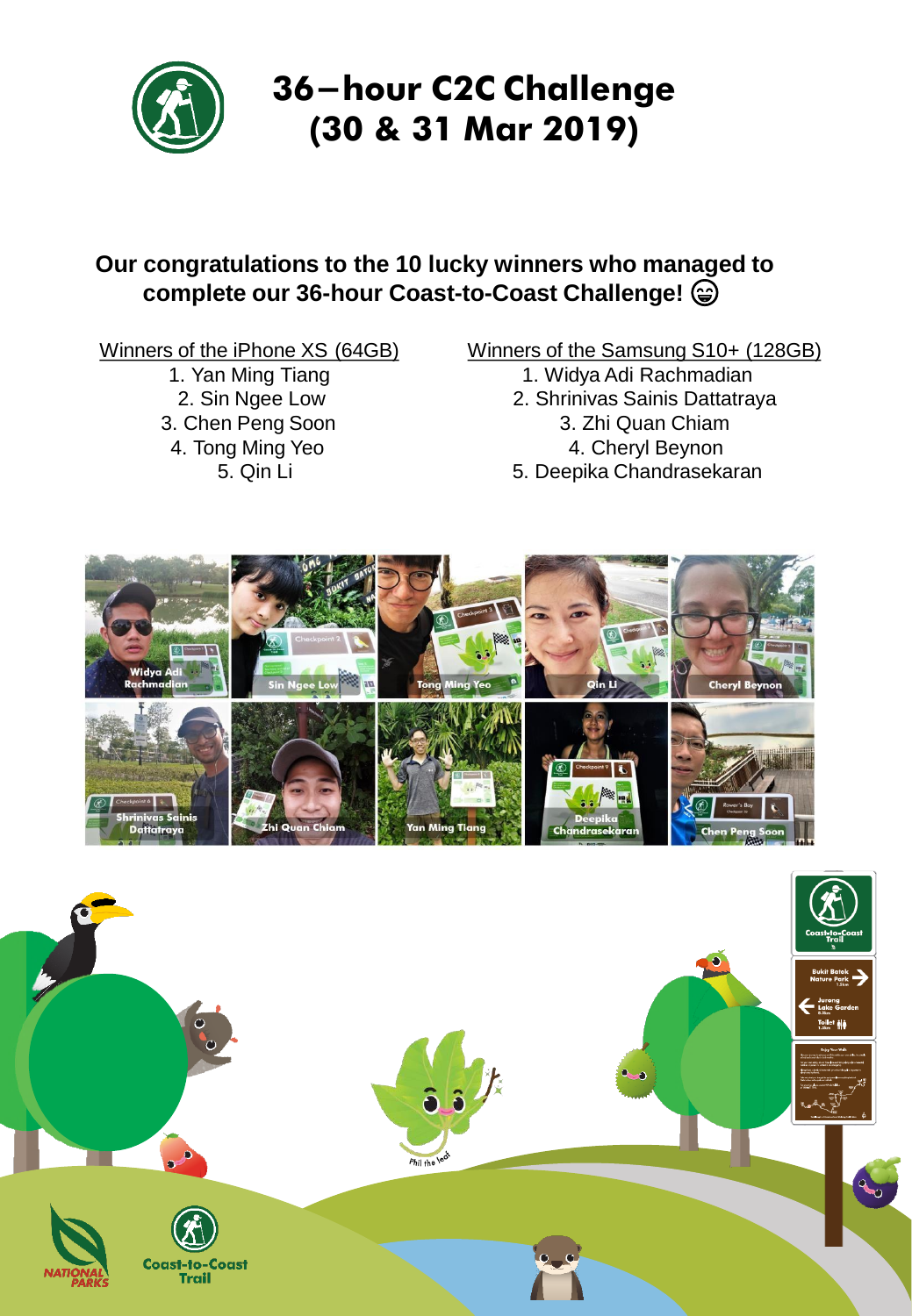

### **Our congratulations to the lucky winners of the \$10 NTUC Fairprice Gift Vouchers!**

Here's a compilation of some of the user posts uploaded during the Challenge:



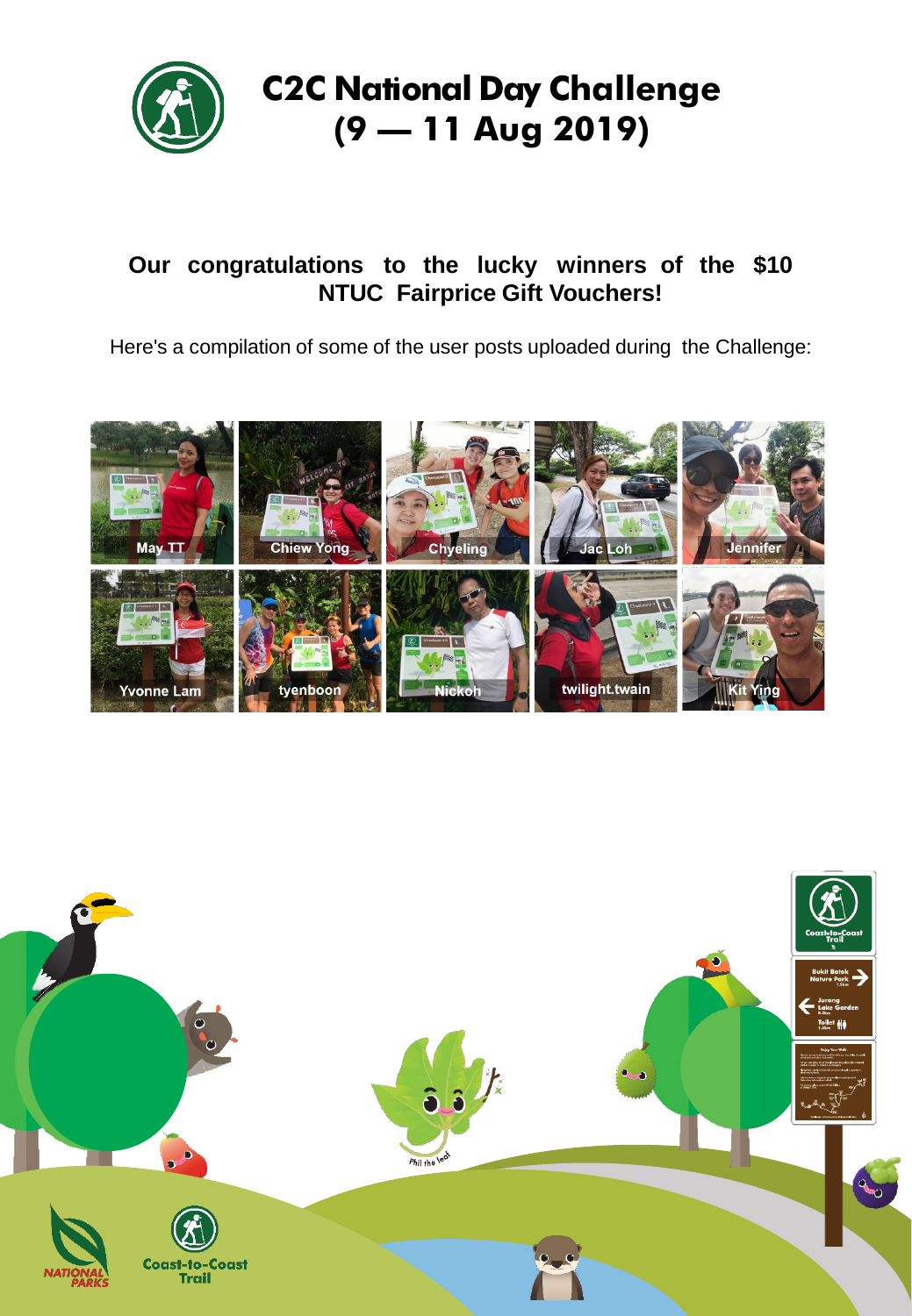

## **C2C Christmas Challenge (11 – 22 Dec 2019)**

### **Our heartiest congratulations to the lucky winner of the 13" MacBook Pro grand prize, and the 73 lucky winners of \$100 NTUC Fairprice Gift Vouchers!**

Winner of the 13" MacBook Pro C2C app user justwwj



#### Winners of the \$100 NTUC Fairprice Gift Vouchers

| Agnes<br>ZionAhboon<br><b>AKHJ2017</b><br>Akhrunner<br>Angie Lee<br>Annabel<br>Audrey Ho<br>BigMama<br>BobbyPiggy88<br>Chweelan<br>Ckohingreen<br>Cynthia<br>Dabaoxiaobao<br>Echo SG<br>Ericljk<br>FengFeng<br>FizTeo<br>Gaybee<br>Greencloud | GuesswhoGuo<br>gen<br>Hazel Ng<br>Hendy75<br>Hui Yee<br>Hwlng01<br>Itrynow<br>Jcjijared<br>Jeffysoh<br>JENWNG59<br>Jonathan Chua<br>Junhao<br>kangRong<br>KayCee<br>Kcyeo462<br>Kevinkbh<br>Kohuitan<br>Lau Beng Gua<br>limkopy | LmsoygLow<br>KP69<br>Low Siok Foon<br>Milopowell<br>Mousedeer<br><b>Mrhiker</b><br>Nancy031219<br>Ngweiker<br>Nksongen<br>Nuang Tai<br>Ondehondeh<br>Patricklimkc<br>PhilNM<br>Pokiebear<br>PuayChin<br>Rayray<br>Runnerhigh<br>Sarahyee<br>Socas Hai | oopenglim<br>SpengLim<br>Tan AikMeng<br>Tcherngh<br><b>TL Seow</b><br><b>TPG1028</b><br><b>UserPH</b><br>Velvet<br>Victor<br>Wee Wan<br>Wueng Ling<br>Xixihaha<br>Xueweng90<br>Yizhi85<br>Yxahxiang<br>Ziqiang | Coast-to-Coast<br>Trai <b>l</b><br><b>Bukit Batok</b><br><b>Nature Park</b><br>Jurong<br>Lake Garden<br>Toilet ale |
|-----------------------------------------------------------------------------------------------------------------------------------------------------------------------------------------------------------------------------------------------|---------------------------------------------------------------------------------------------------------------------------------------------------------------------------------------------------------------------------------|-------------------------------------------------------------------------------------------------------------------------------------------------------------------------------------------------------------------------------------------------------|----------------------------------------------------------------------------------------------------------------------------------------------------------------------------------------------------------------|--------------------------------------------------------------------------------------------------------------------|
|                                                                                                                                                                                                                                               |                                                                                                                                                                                                                                 |                                                                                                                                                                                                                                                       |                                                                                                                                                                                                                | Q                                                                                                                  |
|                                                                                                                                                                                                                                               |                                                                                                                                                                                                                                 |                                                                                                                                                                                                                                                       | Phil the least                                                                                                                                                                                                 |                                                                                                                    |



**Coast-to-Coast Trail**